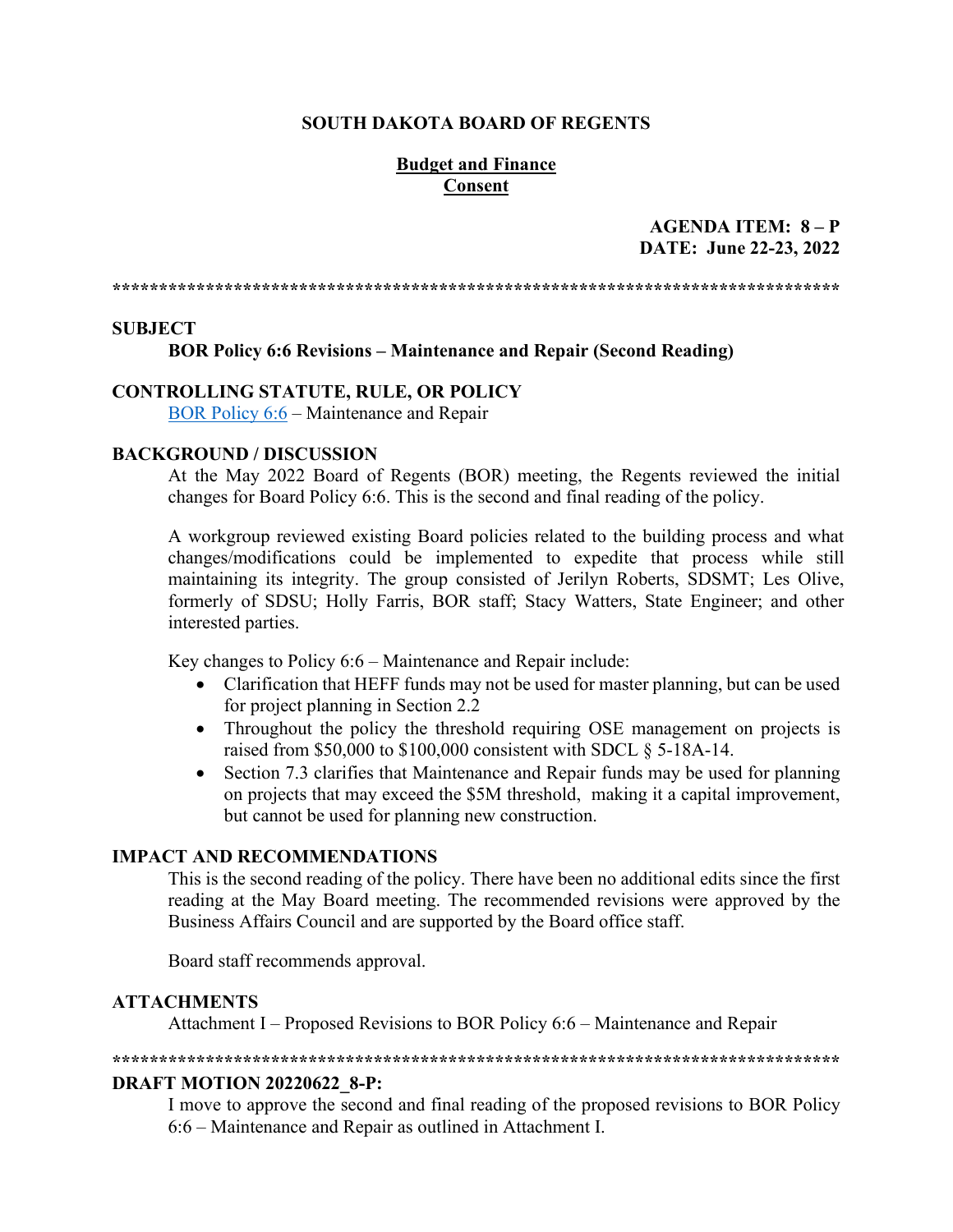# **SOUTH DAKOTA BOARD OF REGENTS**

# **Policy Manual**

# **SUBJECT:** Maintenance and Repair

# **NUMBER:** 6:6

# **A. PURPOSE**

To provide guidance on what constitutes maintenance and repair and the process used to document and approve projects.

# **B. DEFINITIONS**

- **1**. **Alteration**: Alterations change the internal arrangement or other physical characteristics of an existing facility so that it may be effectively used for its designated purposes. Examples are partitioning a classroom into offices or converting a room to laboratory use by installing laboratory benches and fume hoods.
- **2. Maintenance:** Maintenance is the recurrent, day-to-day, periodic or scheduled work required to preserve or to restore a facility to such conditions that it can be effectively used for its designed purpose. It includes work done to prevent damage to a facility that would be more costly to restore once damage took place and includes work performed to ensure immediate and continued safe use of the facility. Maintenance includes normal operating expenses (OE) and planned preventative maintenance but for funding purposes will be projects over \$10,000.
- **3**. **Maintenance and Repair:** Any project that involves alteration, maintenance, renovation or repair to an existing facility or infrastructure.
- **4. Operating Expenses:** Operating Expense (OE) funds as they relate to maintenance and repair include the routine, recurrent, periodic or scheduled work required to preserve existing facilities. OE encompasses all activities related to the normal operations of an institution, including purchase of materials, utilities, janitorial services, etc. OE will include maintenance, repair, renovation, or alteration projects smaller than \$10,000.
- **5. Renovation:** Renovation is the total or partial upgrading of the facility to higher standards of quality or efficiency than originally existed. New installation of air conditioning, installation of grid ceilings with recessed fluorescent lighting to replace suspended incandescent lighting, and enclosing stairwells to comply with current fire safety codes are examples.
- **6**. **Repair:** Repair is the restoration of a facility to such condition that it may be effectively utilized for its designated purpose. The repair is done by overhaul or replacement of major constituent parts that have deteriorated by action of the elements or usage. The deterioration has not been corrected through normal operations or maintenance. Replacing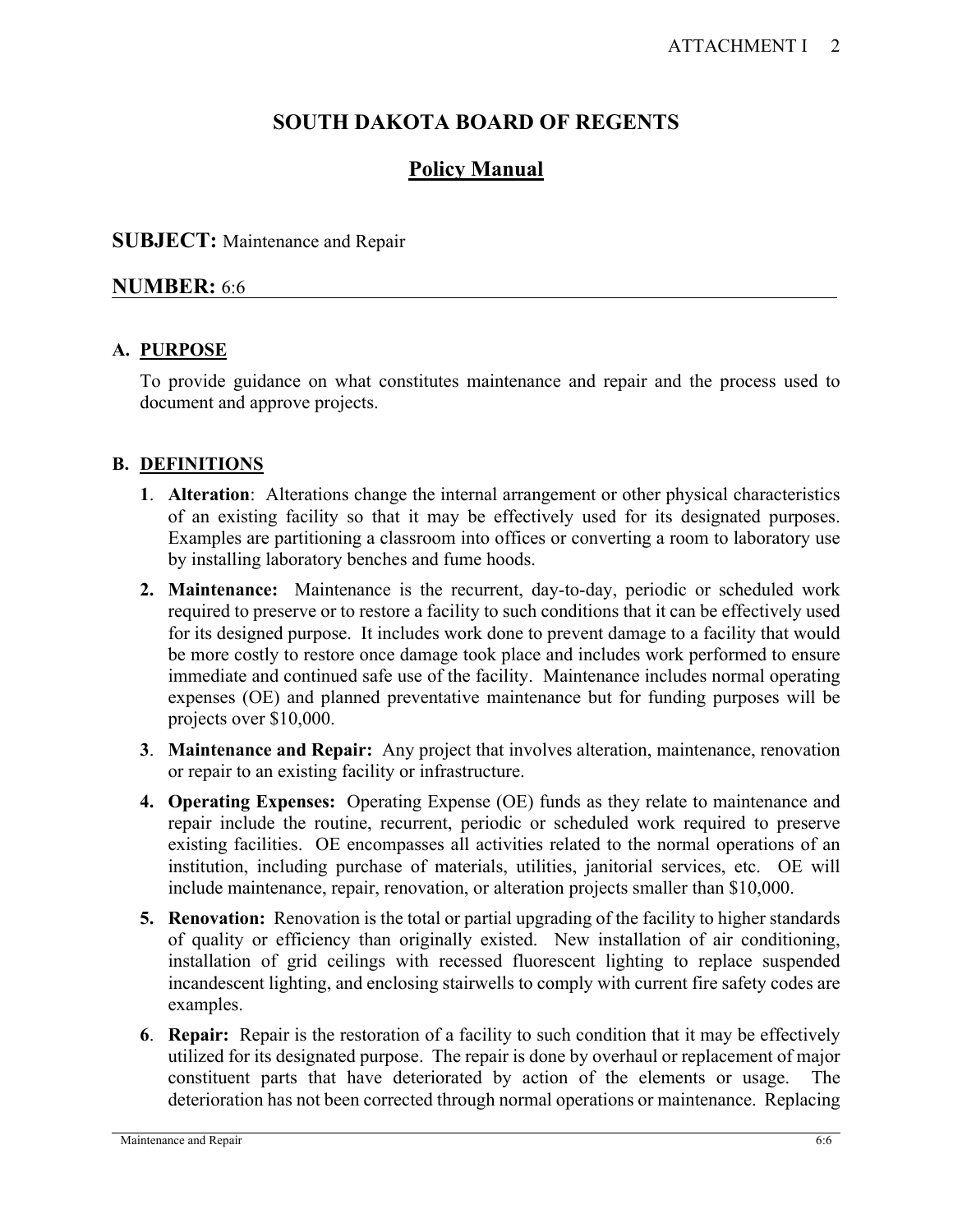roofs, tuck pointing buildings, and replacing air conditioning compressors are examples of repairs. For the purpose of determining funding, repairs are beyond OE capability and normally consist of projects in excess of \$10,000.

# **C. POLICY**

#### **1. Maintenance and Repair Categories**

The following categories will be used to identify the types of maintenance and repair projects.

- 1.1. Public Health, Safety, and Compliance: Facilities should be maintained to comply with regulatory requirements required by OSHA, building codes, life safety codes, the Americans with Disabilities Act, and EPA requirements such as asbestos maintenance and abatement criteria.
- 1.2. Building Integrity: Building integrity includes the functional systems of the building, including but not limited to roofs, windows, foundations, primary and secondary structural systems, building envelope, safety systems, networking systems, heating systems, ventilating systems, air conditioning systems, electrical systems, and plumbing systems. Failure to maintain these subsystems will cause increased maintenance and repair costs and increased deterioration of the facility. Failure to maintain these systems can also affect functional characteristics that limit occupant use and comfort.
- 1.3. Programmatic Suitability (school mission): Facilities should be configured or space adapted to meet the changing school mission and program requirements.
- 1.4. Energy and Utility Savings: Energy conservation projects are facility alterations intended to reduce either energy consumption or operating costs, or both, including insulation of the building or any structure associated with the building, window or door replacement, weather stripping, or modifications that reduce energy consumption, automated or computerized energy control system, replacement or modification to increase the energy efficiency of the lighting, heating, air conditioning, or ventilating systems, energy recovery or cogeneration systems, energy source conversions which provide either operational or energy cost savings, or both; and other energy or utility-related improvements in facilities, systems, or technology that improve energy or metering efficiency.
- 1.5. Campus Infrastructure: Campus infrastructure is the networked systems and structures needed for the overall operation and function of the campus physical plant. Campus infrastructure includes electrical substations and power distribution systems, water and fire protection supply systems, sanitary and storm waste water systems, central heating and cooling plants, steam and chilled water supply and return systems, utility tunnels, roads, parking facilities, pedestrian and bicycle pathways, landscaping, security lighting and emergency call systems, and telecommunications systems. Campus infrastructure serves zones and individual buildings; it does not include the systems within buildings.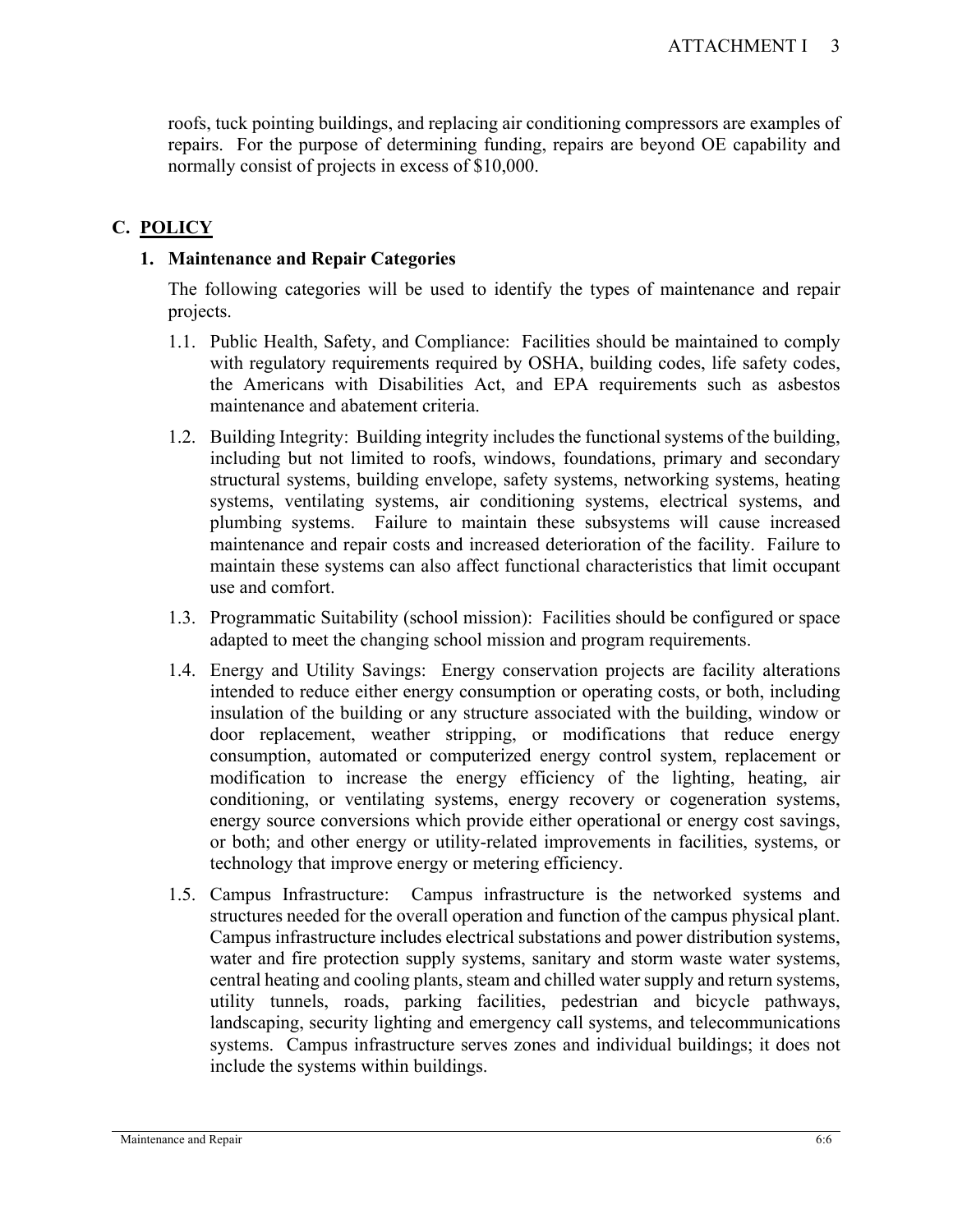### **2. Maintenance and Repair Limitations**

- 2.1. A maintenance and repair project may exceed \$5.0M in cost, but will then be subject to the additional requirements for Policy 6.4.
- 2.2. HEFF revenue uses are limited according to SDCL § 13-51-2. Uses include the maintenance and repair of existing facilities. Planning specific or multiple M&R projects within one building can be funded with HEFF. However, institutional, campus wide, or master planning should not be funded with HEFF."Funds can be spent to plan specific maintenance and repair projects, but institutional campus-wide planning or master planning should not be funded with HEFF. General funds dollars, M&R fee dollars, and Auxiliary System funds dedicated for maintenance and repair shall also be limited to planning projects and maintenance and repair of existing facilities. Furnishings, standalone technology, and non-fixed equipment are not considered maintenance and repair and should not be purchased with maintenance and repair funding.

### **3. Office of State Engineer**

The Bureau of Administration is granted authority over capital improvements, major repairs, and remodeling in concert with State Building Committees (SDCL § 5-14-3), and for authorizing the procurement of public improvements for state agencies (SDCL § 5-18A-34). The Board recognizes the expertise that is provided by the Office of the State Engineer (OSE) in preparing, or causing to be prepared, preliminary plans, final plans, specifications, advertisements, notice and instructions to bidders, proposal forms, contract forms and all work incidental to securing bids and contracts, and the oversight and supervision of construction, repair, rebuilding, or alterations. The following guide shall be used in determining project administration:

- 3.1. OSE is not required to be involved in projects totaling less than \$50,000100,000 (all costs and contracts included) unless requested by the institution. The institution shall ensure that all statutory requirements including applicable bid laws, technical professions law, uniform codes and standards, bonding and insurance, and procurement regulations and procedures are followed in conjunction with all projects. The institutions are responsible for keeping accurate records on all projects handled by the institution.
	- 3.1.1. Projects can be constructed by institutional personnel or by contracts depending on the most cost-effective method to be determined by the institution. Institutions shall be reimbursed for their effort from the project funds for all direct costs including institutional labor, project coordination, construction materials, and architect/engineering work.
- 3.2. OSE shall manage all projects totaling \$100,00050,000 or greater, except where a memorandum of agreement exists for special construction or where an institution receives authorization from OSE to manage the project. If authorization to manage the project is provided by OSE, the institution shall ensure that all statutory requirements including bid laws, technical professions laws, uniform codes and standards, bonding and insurance, and procurement regulations and procedures are followed in conjunction with all projects. The institutions are responsible for keeping accurate records on all projects handled by the institution. As the request of OSE, the institution must provide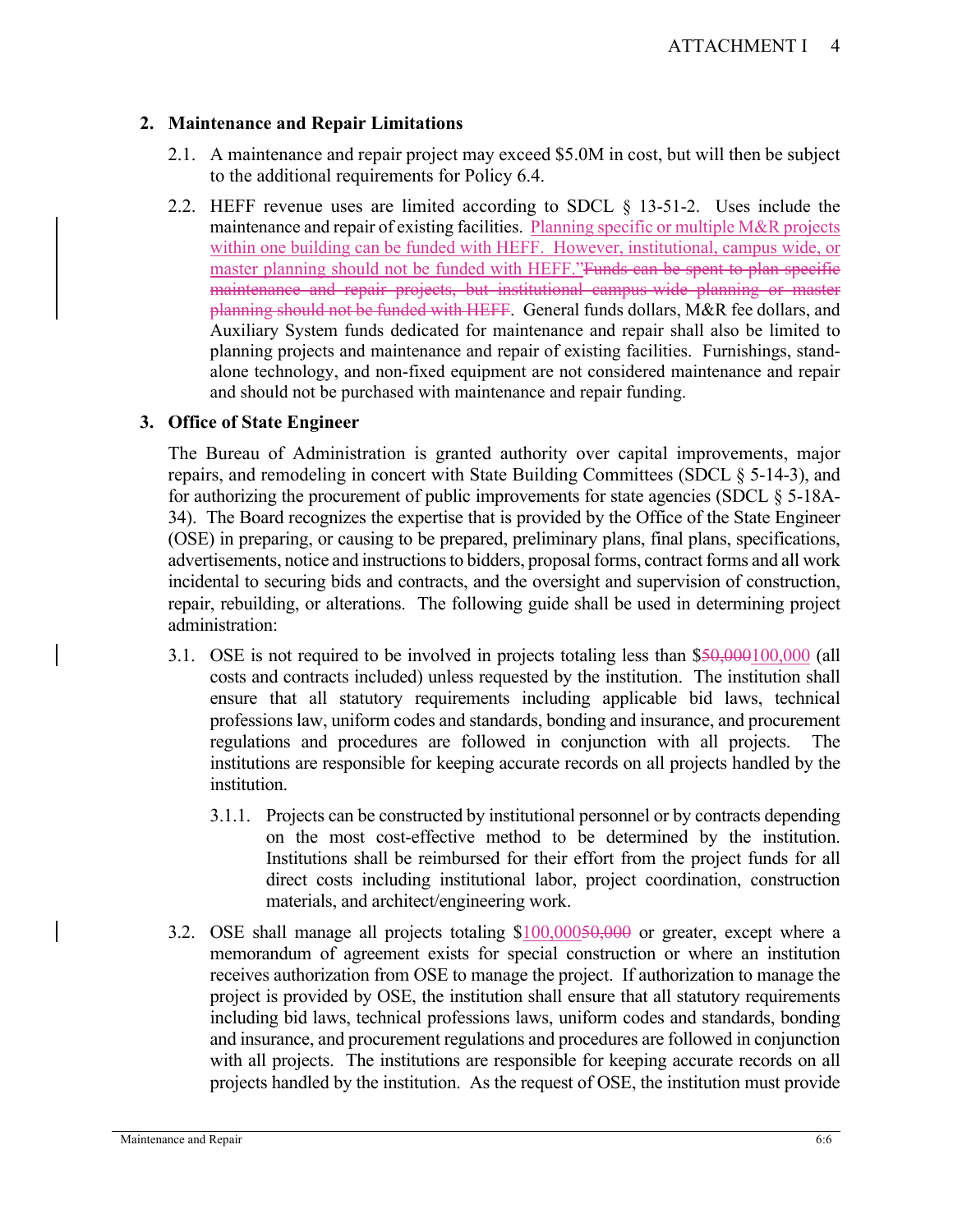a complete set of these documents, including but not limited to the plans and specifications, bids received, contracts, and project costs. See SDCL §5-14-9.

#### **4. Maintenance and Repair Funding**

4.1. 2% Goal - The Board has determined that investing 2% of the building values into maintenance and repair on an annual basis is the minimum necessary to provide facilities that are functional, safe, and capable of meeting contemporary educational standards. While the 2% is determined based on the replacement values of roofed facilities, the investment must cover the entire supporting infrastructure of the campus including electrical grids, cooling and heating plants, underground tunnels and utility systems, roads, sidewalks, and landscaping.

When determining the 2% need for unique facilities such as outdoor athletic complexes or open-air football stadiums, the replacement value of the roofed portion of the building will be used to determine the 2% funding need.

4.2. Sources - Maintenance and repair funding comes from several sources. Revenues from the pesticide tax are provided for the Agricultural Experiment Station. Revenues from the special schools endowment are provided for the South Dakota School for the Deaf and the South Dakota School for the blind and Visually Impaired. Revenue facilities must provide sufficient resources to fund maintenance and repair needs. Higher Education Facilities Funds (HEFF), General funds and the Maintenance and Repair Fee provide support for academic facilities. Other projects are funded by various institutional funds or from funding identified through special legislation.

#### **5. Maintenance and Repair Planning**

10-Year M&R Planning – The institutions must submit a prioritized listing of all academic projects covering a ten year period with their annual operating budget request document. The minimum estimated project cost shall be \$10,000, including A/E fees. Project titles should identify the building or facility and depict the nature of the project. The projects should be identified in the year that they are needed and not in the year the funding is anticipated. The listing should identify the projects as maintenance, repair, alteration, or renovation. Each project should also be placed into one of the following categories: Public Health, Safety and Compliance; Building Integrity; Programmatic Suitability; Energy and Utility Savings; or Other. Detailed descriptions and justifications should be available for the upcoming year's projects. The plan shall be updated each year with project costs projected using current year dollars.

### **6. Maintenance and Repair Allocation**

6.1. General Fund Allocation - The Board office shall determine the campus allocation from General funds based on the annual legislative maintenance and repair appropriation. The formula used to make the allocation shall use academic building replacement costs and the academic building gross square footage. The formula applies a 50%-50% averaging factor to the academic building square footage and replacement values to arrive at an equitable allocation of appropriated funds to each institution. The Centers are not included in the General funds allocation.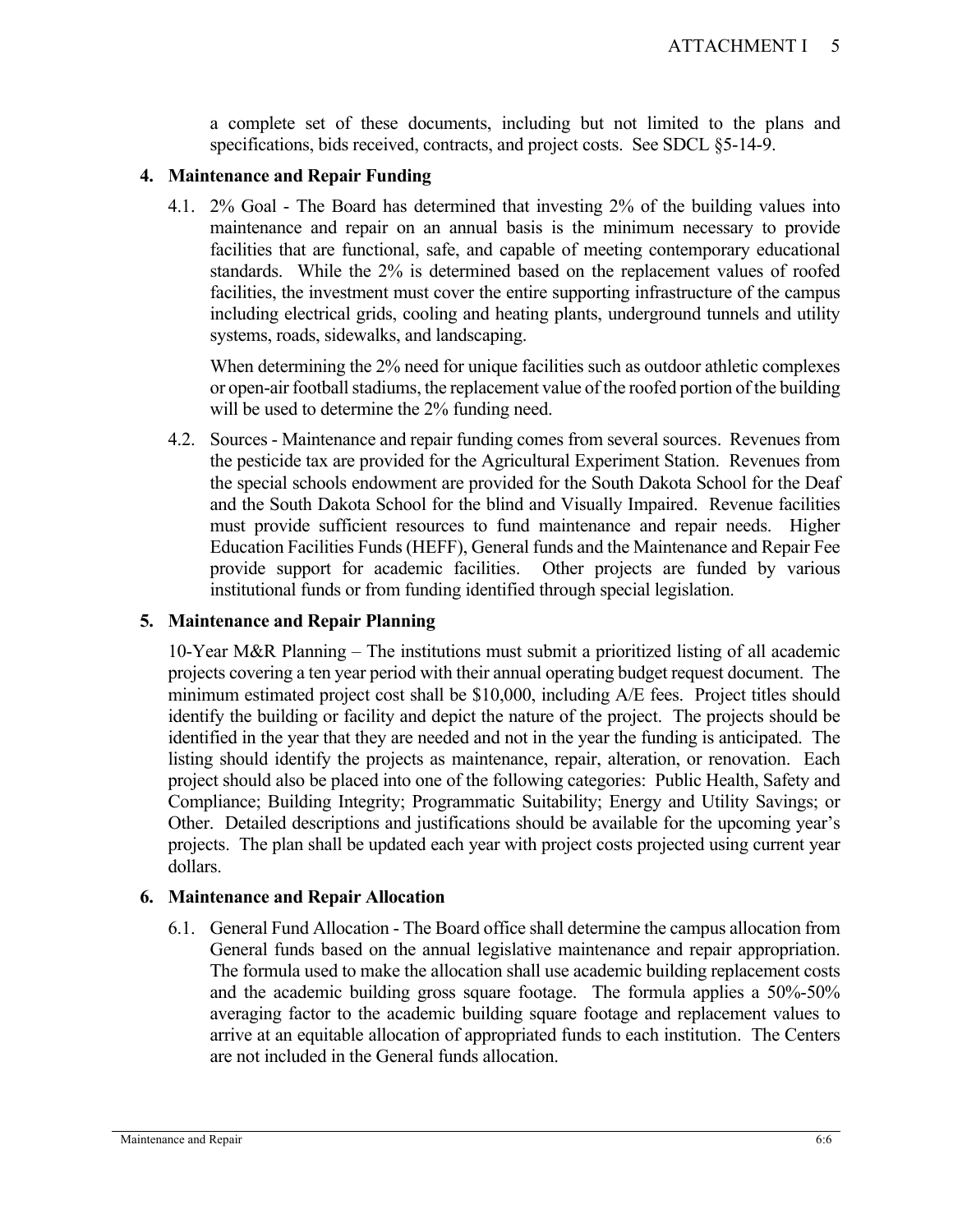- 6.2. HEFF Allocation The Board office shall determine the campus allocation from HEFF based on the annual legislative maintenance and repair appropriation. The formula used to make the allocation shall use academic building replacement costs, academic building gross square footage, and HEFF revenues for each campus and Center. Each of the factors is weighted 331/3% to arrive at an equitable allocation of appropriated funds to each institution.
- 6.3. M&R Fee The maintenance and repair fee is retained on campus. The amount invested in maintenance and repair each year is determined using the per credit hour fee, that is a component of tuition, and the on-campus credit hour projection.
- 6.4. Replacement Values The original replacement values for the buildings will be determined by the Office of Risk Management and will align with the annual insurance values in most cases. Adjustments to the values will be determined using the annual Building Cost Index or other inflation adjustment as determined by the Office of Risk Management. Each year the institutions must update their square footage to reflect all buildings that are occupied and add new buildings. The replacement value and square footage for new academic buildings or additions will be added to the total replacement values and the total gross square footage of the institution's academic building at a rate of twenty percent each year until the full indexed value and square footage of the new building is included in the allocation model.

# **7. Approval of Maintenance and Repair Projects**

- 7.1. Annual M&R Project Approval All projects funded with General funds, HEFF, M&R Fee funds, auxiliary or institutional funds shall be submitted to the Board for approval. Annual project lists will be requested along with the allocations.
- 7.2. The institutions can realign funds between approved projects as necessary. Projects not on the approved list estimated to cost \$10050,000 to \$250,000 must be submitted for the executive director's approval and projects more than \$250,000 must be submitted for Board approval. Project under \$10050,000 (all costs and contracts inclusive) may be approved by the presidents or their designee.
- 7.3. Planning and Design The institutions can allocate maintenance and repair funds into a Planning and Design Account. Fund expenditures must be related to current or future maintenance and repair projects and not to plan additions or new constructioneapital improvement projects. The institutions may expend the funds without Board approval to prepare cost estimates and to pay preliminary planning and design costs. See Section 2.2 for limitations in use.
- 7.4. Project Fund Balances When a bid is accepted for an amount less than the estimated project cost, the remaining unobligated funds shall become available to the institution for other projects. These monies must be available to fund overruns on other projects, additional projects, emergency projects, and to fund change orders on existing projects. If these monies are not available in sufficient amounts to provide funding for bids that exceed the estimates or for an authorized emergency project, one or more existing project(s) shall be deleted from the institution's maintenance and repair list.

### **8. Auxiliary System Building Maintenance and Repair**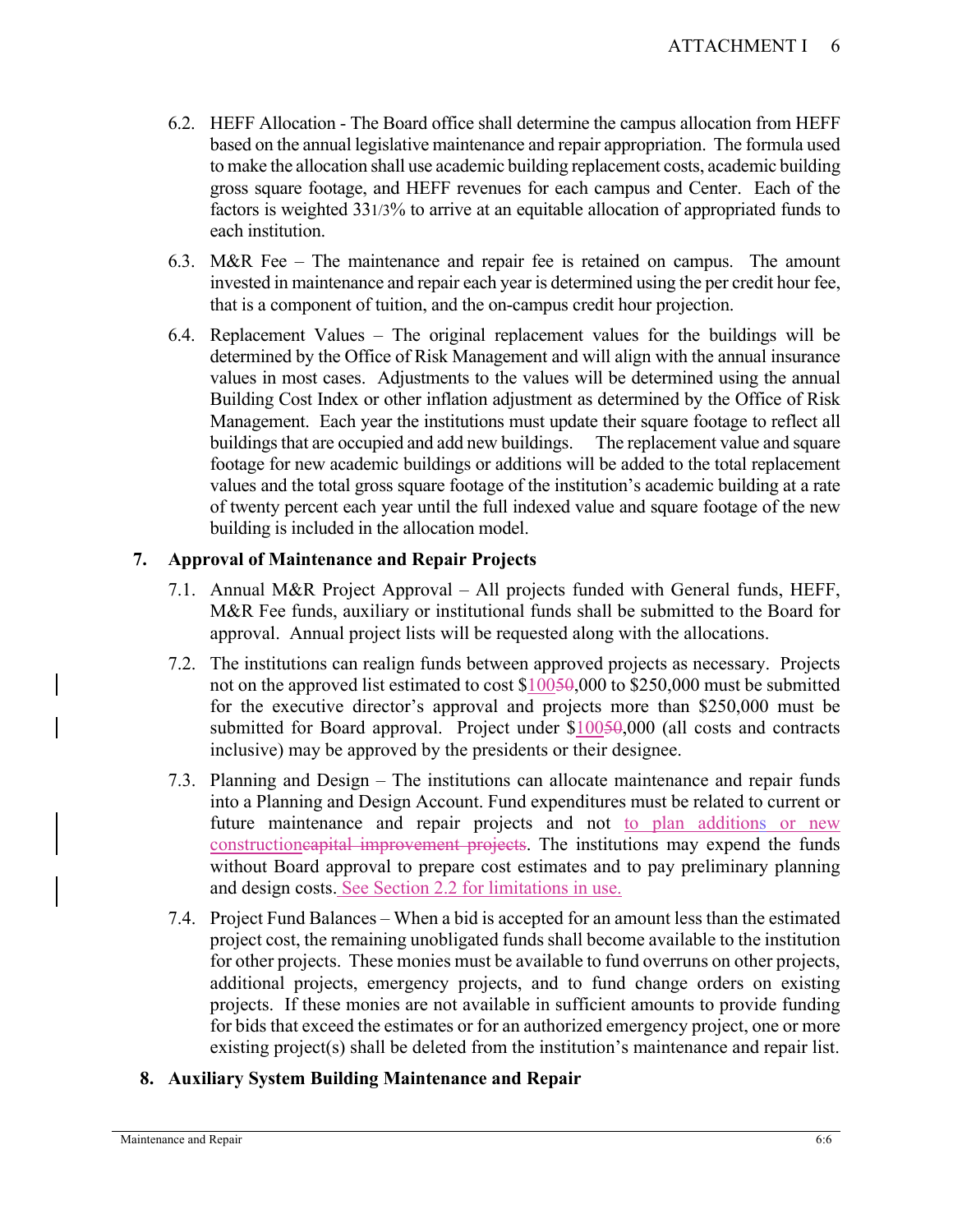The auxiliary system encompasses all the facilities that are pledged under BOR bond covenants. The facilities include most resident halls, student unions, and wellness centers. Parking facilities and bookstores may also be included. (See Policy 5:25 Auxiliary Revenue System)

8.1. Residence Hall 2% Requirement – In order to provide a planned and adequate maintenance and repair program for all campus residence halls, expenditures equal to at least 2% of the replacement value for all residence halls must be expended on maintenance and repair projects each fiscal year. Expenditures may be averaged over a five-year period to obtain the minimum 2% expenditure level. When determining the base for the 2% calculation, new buildings and major renovations will be included in the calculation at a rate of twenty percent each year until the full value of the new building or major renovation is included in the model. For purposes of a major renovation, it will be any project that is more than 20% of the current building value.

Maintenance and repair consists of expenditures for maintenance, repair, alteration and renovation projects. Bond proceeds may be included in the 2% maintenance and repair calculation for a period not to exceed fifteen years to the extent the funds were used for maintenance and repair and not new space. On-going expenses for operations and maintenance and routine replacement of capital assets are not to be included in the 2% calculation.

8.2. Furnishings with a minimum useful life of 15 years can be purchased from the repair and replacement reserve (RRR) auxiliary account, but normally are not utilized for Maintenance and Repair projects.

### **9. Special Schools and Agricultural Experiment Station Maintenance and Repair**

Funds for maintenance of the facilities at the South Dakota School for the Deaf and the South Dakota School for the Blind and Visually Impaired are provided from the special schools endowment. Funds for maintenance of the facilities at the Agricultural Experiment Station are provided from the revenues from the pesticide tax. All projects funded with other funds shall have Board approval.

These funds shall be allocated on an "urgency of need" basis. The executive director shall forward a recommended project list to the Board each fiscal year.

### **10. Maintenance and Repair Guidelines**

10.1. Work Requests – All projects involving the OSE require an OSE work request signed by the president, executive director, or designees. OSE work requests are required for all planning and design projects, studies, and testing that is done outside the scope of an approved project. **OSE** work requests may be amended to reflect significant changes in scope, cost, procedure from planning to full design & construction, and/or procedure with successive phases of a multi-phase project. Projects that are done in phases through OSE require a work request for each phase. OSE work requests may be amended to reflect significant changes in scope, cost, procedure from planning to full design & construction, and/or procedure with successive phases of a multi-phase project.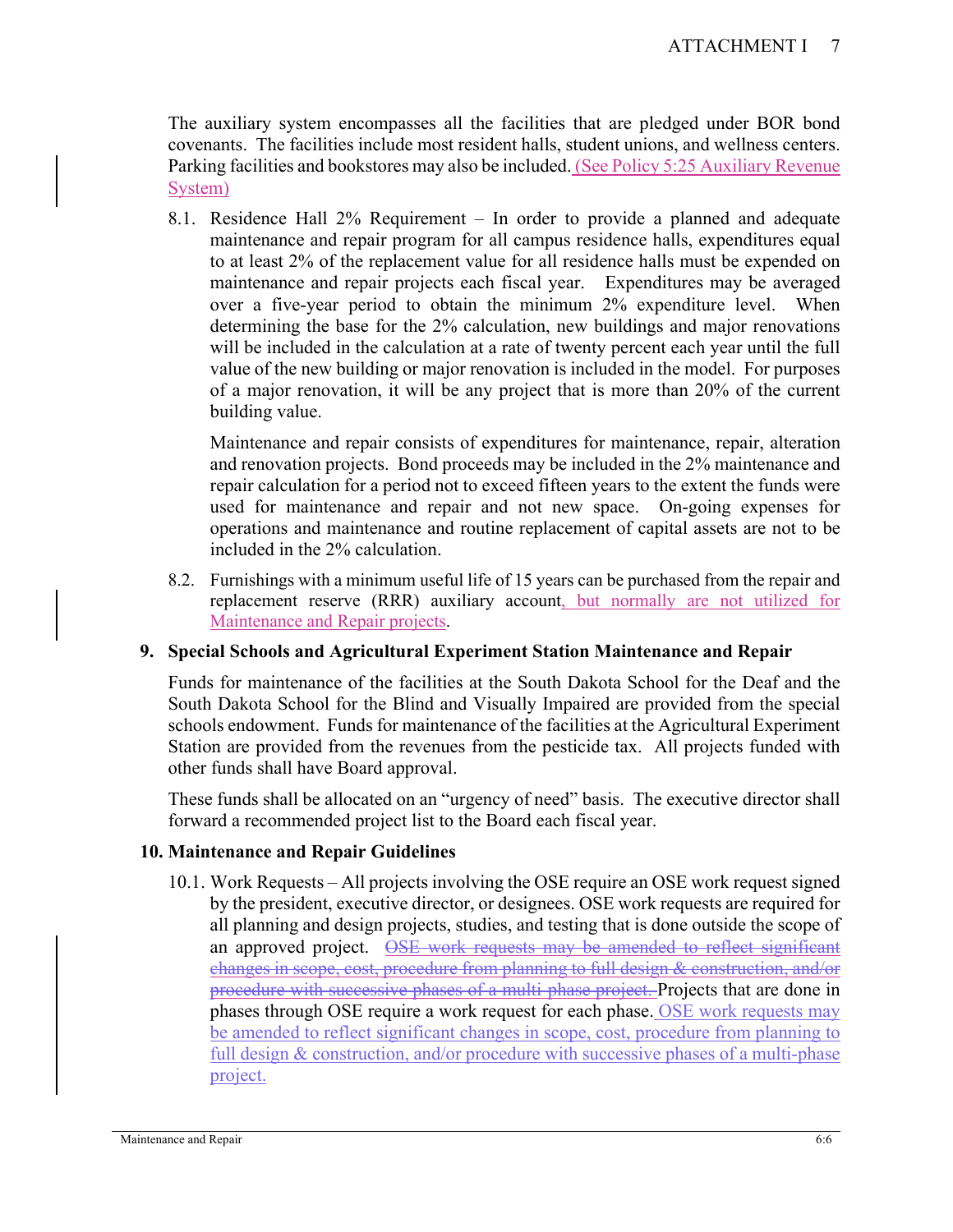10.2. A/E Selection and Fee – If authorization to manage the project is provided by OSE, the institutions may engage an Architect/Engineer or Consulting Engineering firm following state procurement regulations for engaging professional services (SDCL 5- 18D-17 through 5-18D-22). The Office of the State Engineer shall informally advise upon any projects delegated to the institutions or formally carry out project planning and design at the request of the institution. The Office of the State Engineer shall formally carry out project planning for new construction or capital improvements (see Capital Improvements 6:4).

The A/E selection process used by OSE is based on the A/E expertise, past performance, geographic location, and the number of previous state contracts and shall be carried out in the manner described in SDCL § 5-14-3.

If hired by OSE, the design fee to be paid the Architect/Engineer shall be determined using accepted industry percentages applied to the total construction cost of the project; the design fee shall be based upon anticipated project scope.

- 10.3. Institutional Control of Project of  $$50,000100,000$  or More A work request must be submitted to OSE requesting institutional control of a project of \$50,000100,000 or more. The work request should reflect the institution's intention to request such institutional control.
- 10.43. Award of Construction Projects Projects to be constructed all or in part by contract shall be awarded through the competitive bid process according to SDCL Chapters 5- 18A, 5-18B, and 5-18D.

After a project has been bid, the OSE or institution shall review the bids and identify the lowest responsible bidder meeting the specifications of the project pursuant with SDCL § 5-18A-5.

The designer of record shall compare the bids received and prepare a written tabulation and analysis of the bids and a recommendation on awarding contracts. The bids shall be accepted or rejected after evaluating the bids and the available funding. Projects shall ordinarily be rejected when the lowest construction bid (plus A/E fees) is determined to be out of line with estimated costs.

10.54. Change Orders – Change orders are modifications or changes to the original plans, specifications or contract documents. Add-on change orders to construction contracts should not be approved for payment purposes until they are signed by the appropriate persons according to the Board of Regents operating procedures.

Change orders may arise from unforeseen conditions discovered during construction, design errors not incorporated into the contract documents, changing program requirements, unanticipated needs, and end user requests.

Change orders may not be used to change the project scope. Changing the scope of a project requires a new bid. See SDCL § 5-18-B-19 as there are costs limits to change orders based on the construction contract. Change orders must comply with the cost limits set forth in SDCL § 5-18B-19.

### **11. Emergency Projects**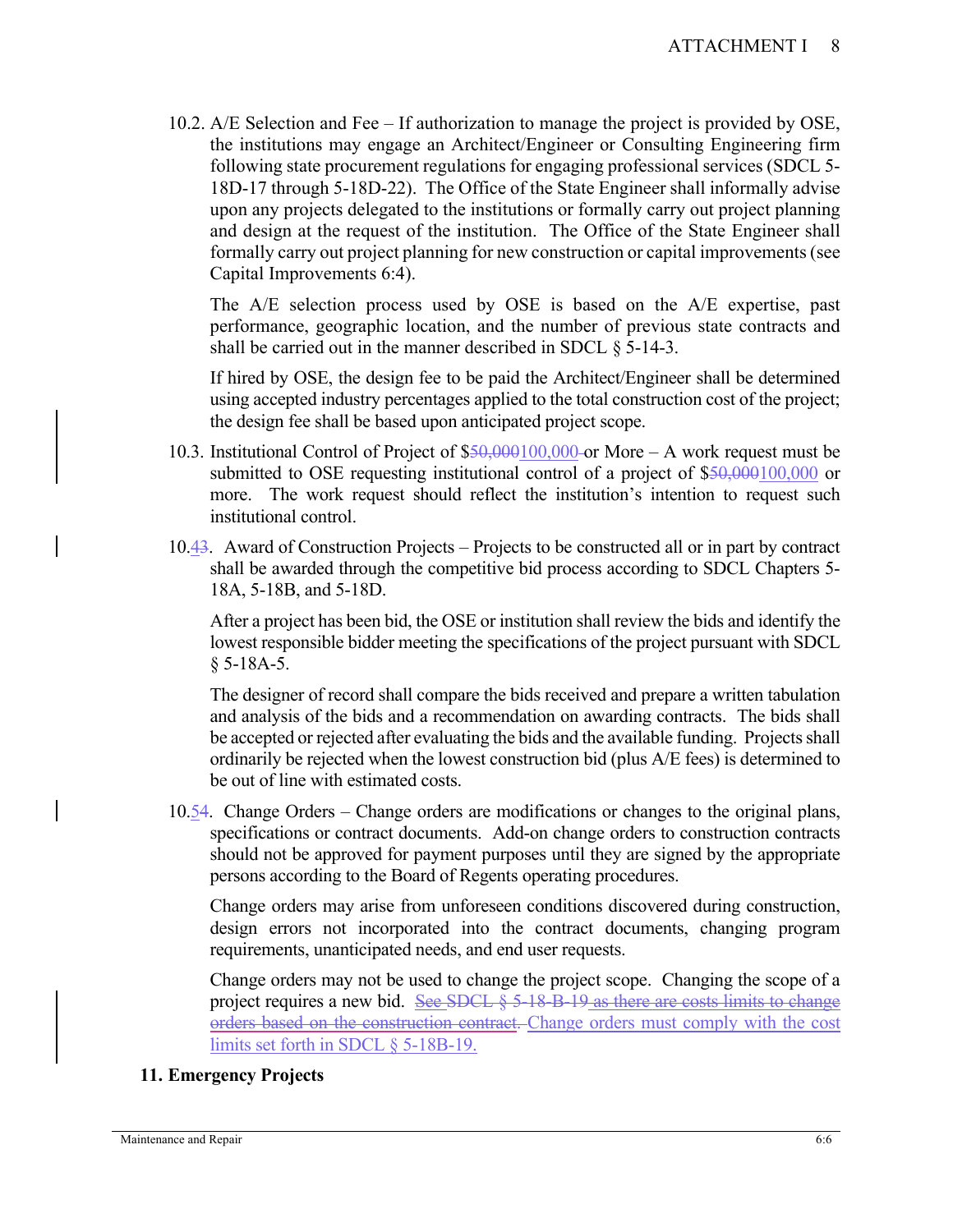An emergency project is a project that is necessary in order to protect public health and safety or to save a building's integrity. The executive director may give approval to any emergency project in consultation with the Board President or his or her authorized representative so that it may proceed until formal Board approval is granted. Emergency approval may also be given by the executive director for projects where substantial cost savings can be realized if advertised and awarded before approval can be obtained at the next regularly scheduled Board meeting. The requesting institution must demonstrate why this substantial cost savings could not be realized if approval were delayed until the next Board meeting. Emergency approval granted by the executive director is not the equivalent of an emergency per SDCL § 5-18A-9. Emergency award of a contract without advertising is only warranted when awaiting regular advertising for bids would seriously impair public services to be provided. Specific approval to proceed according to SDCL § 5-18A-9 must be requested from the Board General Counsel and approved by the executive director.

Funding for emergency projects will come from appropriate maintenance and repair pools at the institution requesting the emergency or from other institutional funds.

# **12. Approval and Authority**

12.1. The following table shows the proper authorization and approval of all maintenance and repair projects.

|                                        |                                                                     |                                                         | Contract                                             |
|----------------------------------------|---------------------------------------------------------------------|---------------------------------------------------------|------------------------------------------------------|
| Project Cost                           | Project Approval                                                    | <b>Work Request</b>                                     | Authorization                                        |
| $$10,000 -$<br>\$49,99999,999          | Annual List<br>Approved by Board<br>Changes - Institution           | Not needed unless<br>campus requests<br>OSE involvement | Institution or OSE                                   |
| )00 <del>50.000</del><br>$-$ \$250,000 | Annual List<br>Approved by Board<br>Changes - Executive<br>Director | <b>Yes</b>                                              | OSE unless project<br>is delegated to<br>institution |
| Over \$250,000                         | <b>Annual List</b><br>Approved by Board<br>Changes - Board          | <b>Yes</b>                                              | OSE unless project<br>is delegated to<br>institution |

12.2. Special Legislation, SDBA Funded and Bonded Projects shall be handled according to the authorizing legislation.

# **13. OSE Operating Procedures**

The following operating procedures shall be followed to ensure that the necessary approvals and signatures have been obtained on projects administered by OSE. This should include all projects of \$100050,000 or more (unless OSE has given the institution control or a joint powers agreement is in place) and any project under  $$10050,000$  where the institution desires OSE to handle it.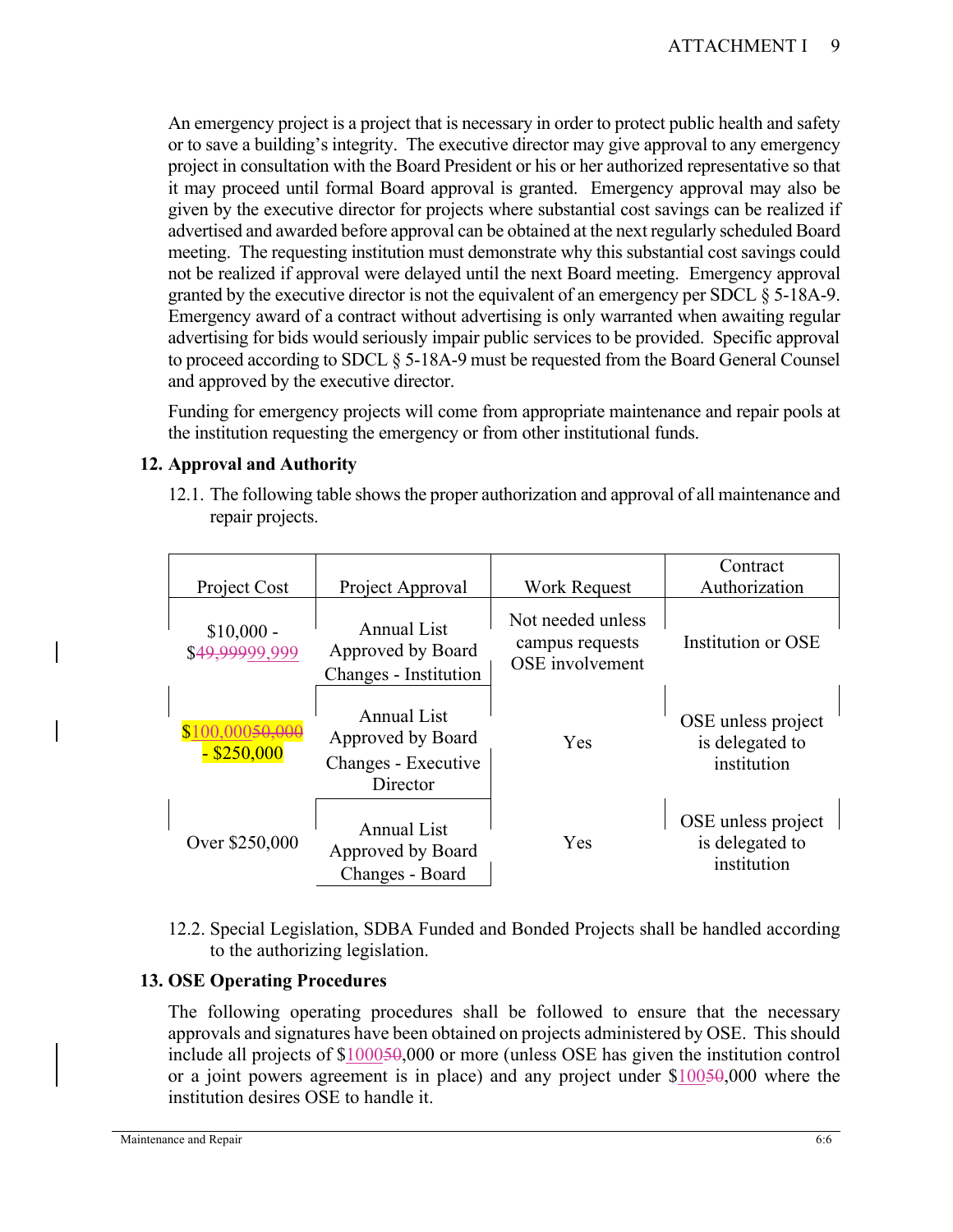- 13.1. Routine HEFF (Higher Education Facilities Fund), Maintenance and Repair Fee, and Institutional Funded Projects:
	- Work Request: An OSE work request must be signed by the president, executive director or designees.
	- Bid Advertisements/Recommendations: The OSE should send their bid advertisements and bid recommendations to the institutional contact person.
	- Contracts/Change Orders: The contracts and any change order should be sent to the institutional contact person. The President or his/her designee shall sign all contracts and change orders.
	- Vouchers: The vouchers should be sent to the fiscal contact person identified for each institution.
	- Correspondence: The institutional contact should be copied on correspondence.
- 13.2. Special Legislation Projects and Bonded Projects (Not South Dakota Building Authority):
	- Work Requests: An OSE work request must be signed by the president of the institution, executive director of the Board, or designees.
	- Bid Advertisements/Recommendations: The OSE should send their bid advertisements and bid recommendations to the institutional contact person and the executive director of the Board of Regents.
	- Contracts/Change Orders: The contracts and control orders should be routed to the institutional contact person for the president's signature, and the Board office for the executive director's signature, or designees.
	- Vouchers: The vouchers should be routed to the fiscal contact person at the institution for coding and final approval.
	- Correspondence: The institutional contact person and the executive director of the Board of Regents should be copied on correspondence.
- 13.3. South Dakota Building Authority (SDBA) Funded Projects:
	- Work Requests: An OSE work request must be signed by the president of the institution, executive director of the Board of Regents, or designees.
	- Bid Advertisements/Recommendations: The OSE should send their bid advertisements and bid recommendations to the institutional contact person and the executive director of the Board of Regents.
	- Contracts/Change Orders: The contracts and change orders should be routed to the institutional contact person for the president's signature, the Board office for the executive director's signature, or designees.
	- Vouchers: The vouchers should be routed to the SDBA for coding and approval.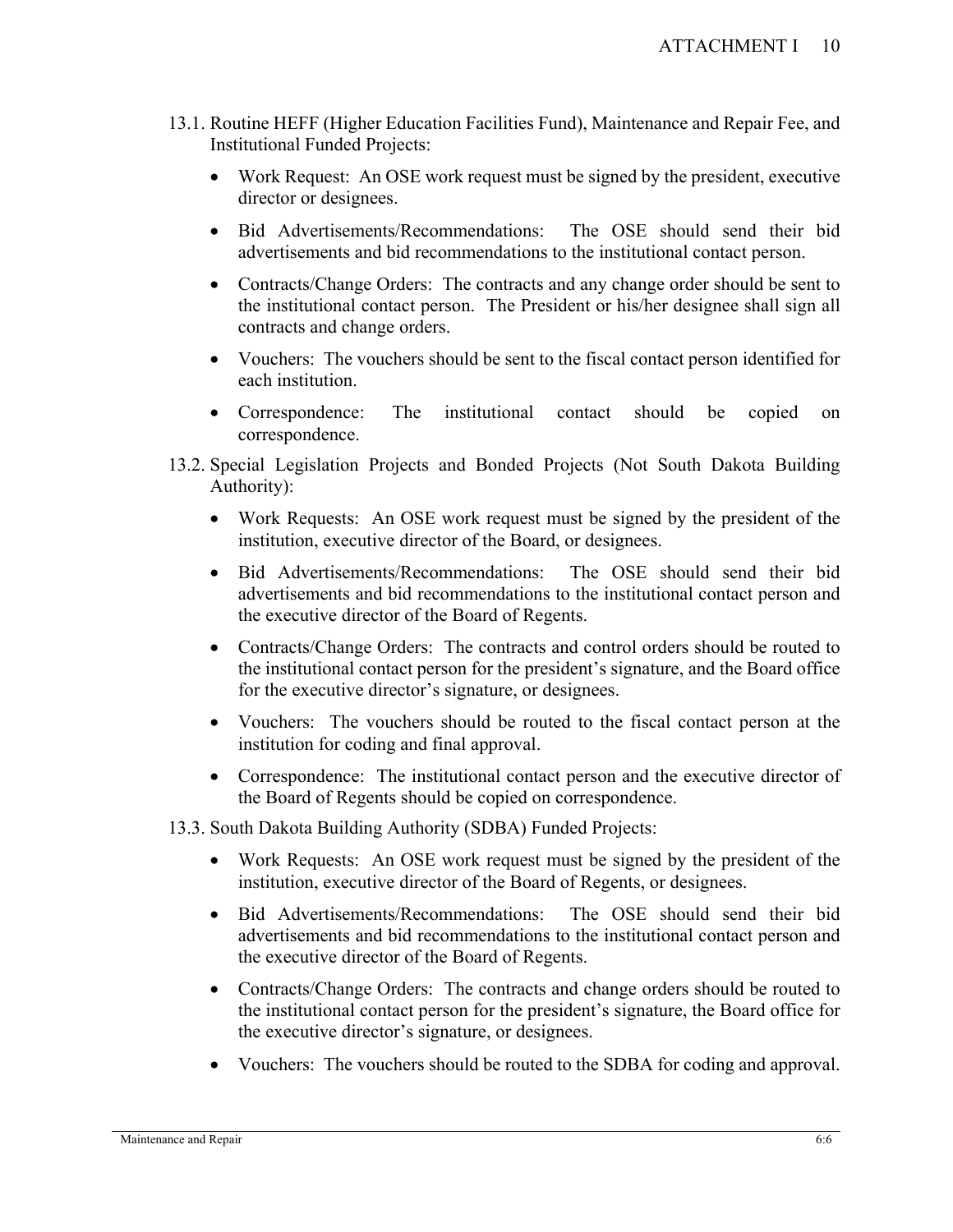- Correspondence: The institutional contact person and the executive director of the Board of Regents should be copied on correspondence.
- 13.4. SDBA Bonded Projects:
	- Work Requests: An OSE work request must be signed by the president of the institution and the executive director of the Board of Regents, or designees.
	- Bid Advertisements/Recommendations: The OSE should send their bid advertisements and bid recommendations to the institutional contact person and the executive director of the Board of Regents and the SDBA.
	- Contracts/Change Orders: The contracts and change orders should be routed to the institutional contact persons for the president's signature, the Board office for the executive director's signature, and the SDBA for the executive secretary's signature and the president of the SDBA's signature, or designees.
	- Vouchers: The vouchers should be routed to the SDBA for coding and approval.
	- Correspondence: The institutional contact person and the executive director of the Board of Regents should be copied on all correspondence.

#### **14. Office of the State Engineer**

The Office of the State Engineer shall assess a service charge on all projects. The charges shall be based upon all expenses incurred for plans, specifications and supervision of construction, including the actual and necessary expenses of the Bureau of Administration. (SDCL §§ 5-14-6).